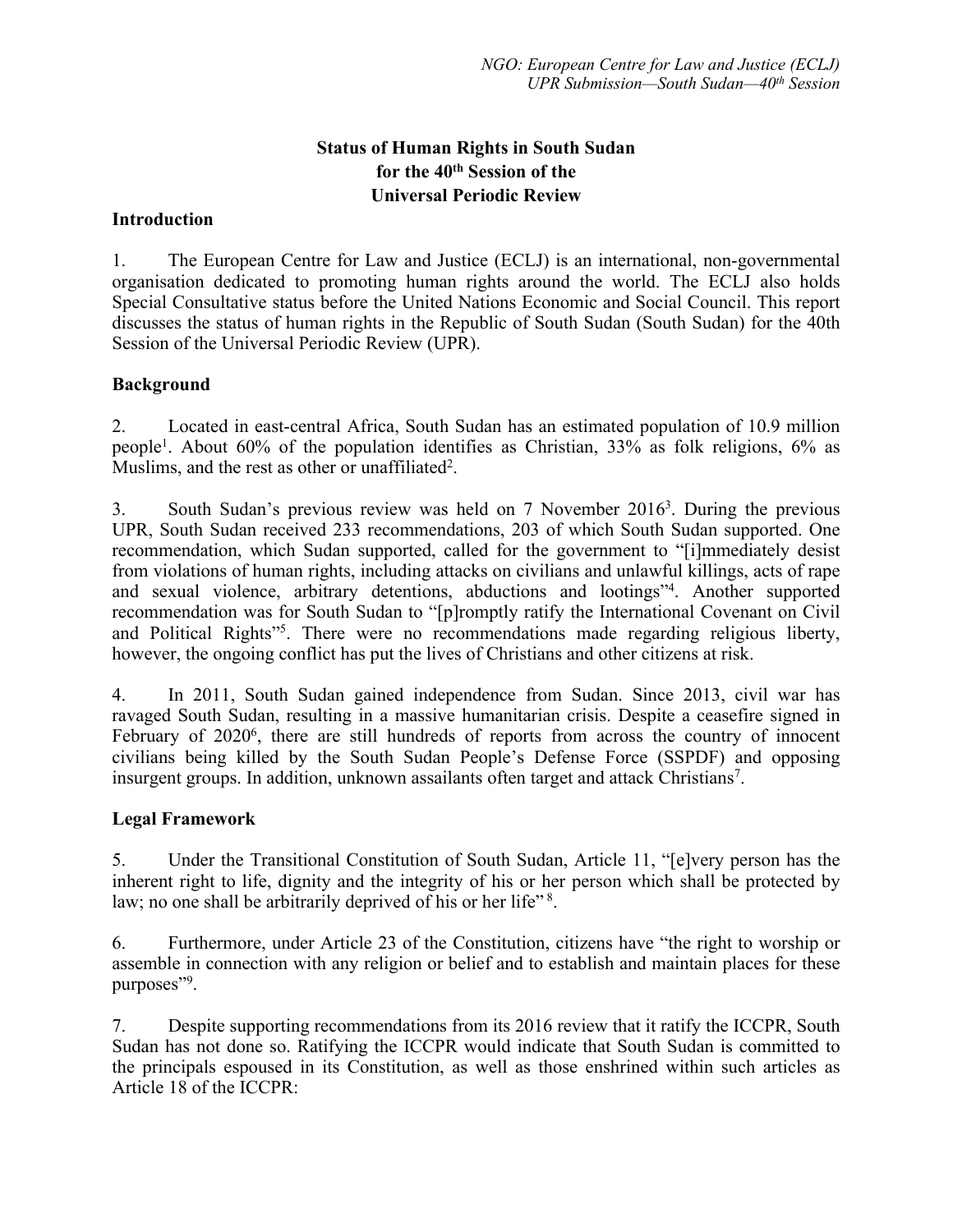Everyone shall have the right to freedom of thought, conscience and religion. This right shall include freedom to have or to adopt <sup>a</sup> religion or belief of his choice, and freedom, either individually or in community with others and in public or private, to manifest his religion or belief in worship, observance, practice and teaching<sup>10</sup>.

8. Furthermore, under Article 6 of the ICCPR, "Every human being has the inherent right to life. This right shall be protected by law. No one shall be arbitrarily deprived of his life"<sup>11</sup>.

## **Attacks on Christians**

9. On 14 May 2018, "[a]t least ten people, including five children, [were] killed in an attack on a [Christian] college in South Sudan"<sup>12</sup>. The attackers, later identified as members of the Sudan People'<sup>s</sup> Liberation Army "also raped the 14-year-old daughter of <sup>a</sup> staff member . . . and vandalized and looted college offices, single-staff houses, classrooms and the library"<sup>13</sup>.

10. In November 2019, "[f]our people were kidnapped after thousands of displaced civilians fled their homes during an attack on a church compound in South Sudan"<sup>14</sup>. According to the reports, the assailants were unknown and "no groups have claimed responsibility".<sup>15</sup> The South Sudanese governmen<sup>t</sup> did "not provide any security, leaving the people to live in fear of another attack"<sup>16</sup>.

11. On 27 July 2020, unidentified gunmen killed thirty-one people "in an attack in which [a] cathedral and [an] entire village were set ablaze"<sup>17</sup>. Among those killed in the attack was the Dean of St. Luke'<sup>s</sup> Cathedral along with "14 women and children who had sought refuge in the church's compound"<sup>18</sup>. In addition to the children killed in the compound, "[s]ix children were abducted by the attackers and later killed"<sup>19</sup>.

12. During Christmas of 2020, at least 3 SSPDF soldiers stormed into <sup>a</sup> church, forced the congregants to drink alcohol, abducted clergymen and women, and locked five adults and three children into a hut before setting the hut on fire<sup>20</sup>. All eight individuals were able to escape the burning hut, and all but one of those taken hostage were able to later escape<sup>21</sup>. One survivor stated, "[t]he soldiers threatened to kill all of us . . . They brought alcohol and forced us to drink. It was a choice of death and life"<sup>22</sup>. Another survivor further described the violence they face on <sup>a</sup> daily basis:

Those soldiers are here not to protect the civilians at all . . . . We are not free in Loka West. The degree of persecution is very high. We are now in the hospital. If we return home, they will kill us. We are afraid of returning to our house because those soldiers are waiting for us. They want us dead<sup>23</sup>.

13. On 26 April 2021, two gunmen stormed the home of <sup>a</sup> Catholic priest and shot him several times<sup>24</sup>. The Catholic Church has acted as a mediator in peace negotiations between the opposing Dinka and Nuer tribes, and reports indicate that the attack was designed to deter the Catholic church from being involved in South Sudan's political affairs<sup>25</sup>.

14. On 16 May 2021, Sudanese militiamen barbarically attacked the northern village of Dungob Alei, killing 13 people and wounding 8 others 26 . While the perpetrators of the attack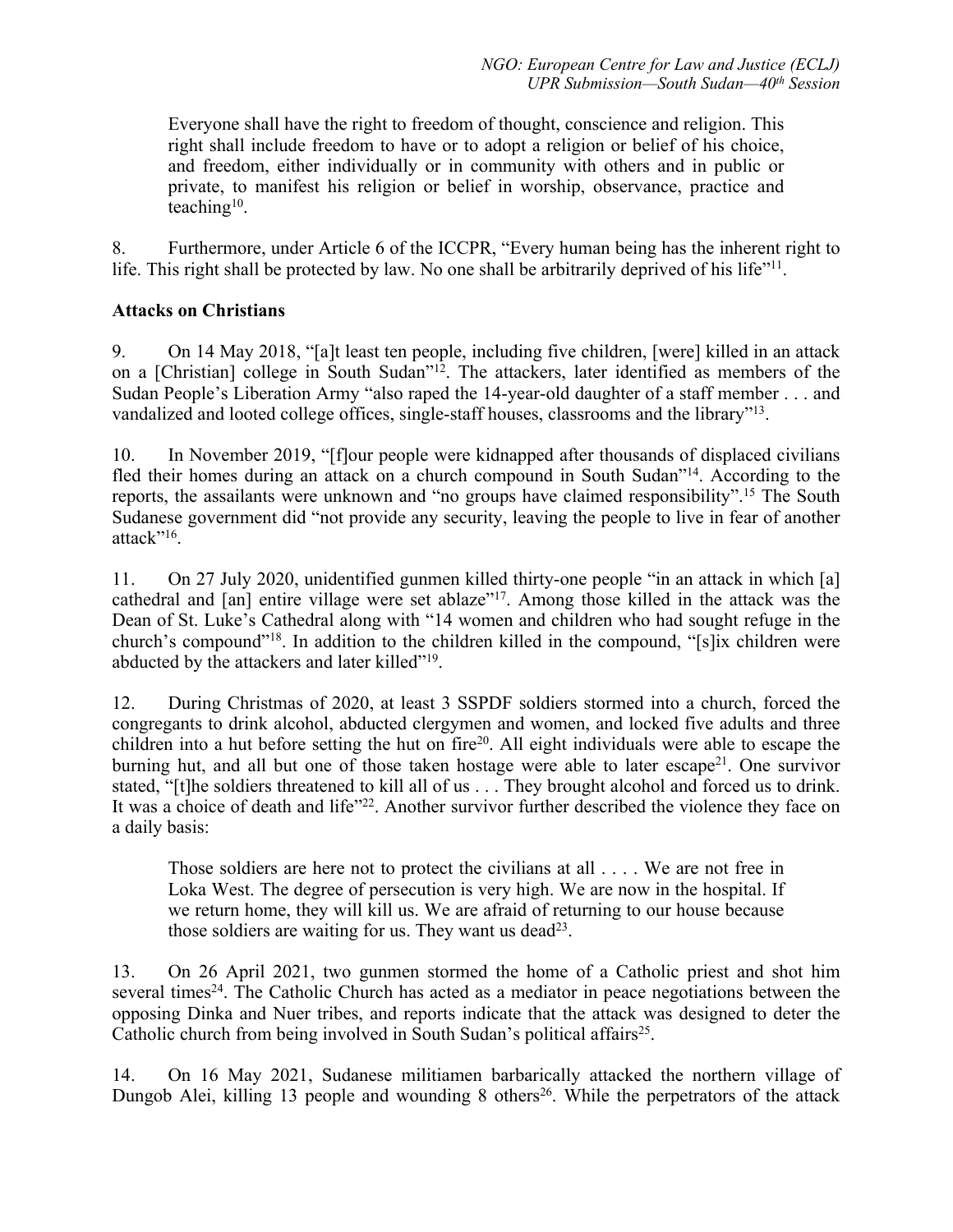remain unknown, the Episcopal Church of South Sudan stated that the Diocese of Abyei sits in "an area that experiences Islamic encroachments followed by harassment, intimidation and frequent attacks carried out by Arab Islamic militias"<sup>27</sup>. Thus, this attack mirrors a long-term trend of violence against Christians in South Sudan, sending <sup>a</sup> clear message to Christians to either stop worshipping or constantly fear for their lives<sup>28</sup>.

#### **Conclusion**

15. Religiously-motivated attacks, along with <sup>a</sup> raging civil war, make South Sudan one of the "most unstable government[s] in the world as well as one of the most dangerous countries to live in"<sup>29</sup> . South Sudan'<sup>s</sup> turbulent pas<sup>t</sup> fuels the current attacks against Christians. The governmen<sup>t</sup> of South Sudan must do more to protect the rights enshrined in their Constitution and defend the lives and religious freedom of the South Sudanese.

https://lib.ohchr.org/HRBodies/UPR/Documents/Session26/SS/MatriceRecommendationsSouthSudan.docx. 5 *Id.*

7 *South Sudanese Archbishop Calls for Prayer After "Barbaric Attack"*, PERSECUTION.ORG (20 May 2021), https://www.persecution.org/2021/05/20/south-sudanese-archbishop-calls-prayer-barbaric-attack/.

8 Transitional Constitution of South Sudan art. 11,

11 *Id.* at art. 6.

12 *Ten Killed as Christian College Attacked in South Sudan*, WORLDWATCHMONITOR.ORG (17 May 2018), https://www.worldwatchmonitor.org/coe/32222/.

https://www.africanews.com/2019/11/16/fear-grips-south-sudan-after-church-attack/.

2021), https://www.americamagazine.org/faith/2021/04/28/attackers-shoot-italian-bishop-elect-south-sudan-240548. 25 *Id*.

<sup>&</sup>lt;sup>1</sup> South Sudan, WORLD FACTBOOK (22 Mar. 2021), https://www.cia.gov/the-world-factbook/countries/south-sudan. 2 *Id.*

<sup>3</sup> *Universal Periodic Review Second – South Sudan*, UNHRC,

https://www.ohchr.org/EN/HRBodies/UPR/Pages/SSindex.aspx.

<sup>4</sup> UPR – of South Sudan Thematic List of Recommendations A/HRC/34/13/Add. 1 – Para. 4a,

<sup>6</sup> Juma Peter, *South Sudan Soldiers Locked Church Members in <sup>a</sup> Burning Hut*, *Raped Women*, RELIGION UNPLUGGED (5 Jan. 2021), https://religionunplugged.com/news/2021/1/4/south-sudan-soldiers-assault-christiansrape-women.

https://www.justice.gov/sites/default/files/eoir/legacy/2013/11/08/transitional\_constitution\_of\_south\_sudan.pdf. 9 *Id.* at art. 23.

<sup>&</sup>lt;sup>10</sup> International Covenant on Civil and Political Rights, 16 Dec. 1966, S. Treaty Doc. No 95-20, 6 I.L.M. 368 (1967), 999 U.N.T.S. 171, art. 18.

<sup>13</sup> *Id.*

<sup>14</sup> *Fear Grips South Sudan after Church Attack*, AFRICANEWS (16 Nov. 2019)

<sup>15</sup> *Church Attack in Rimenze, South Sudan Displaces Thousands*, <sup>P</sup>ERSECUTION.ORG (19 Nov. 2019)

https://www.persecution.org/2019/11/19/church-attack-rimenze-south-sudan-displaces-thousands/. 16 *Id.*

<sup>17</sup> Rebecca Paveley, *Gunmen Kill Dean and Set Fire to Cathedral in South Sudan*, CHURCH <sup>T</sup>IMES (14 Aug. 2020), https://www.churchtimes.co.uk/articles/2020/14-august/news/world/gunmen-kill-dean-and-set-fire-to-cathedral-insouth-sudan.

<sup>18</sup> *Id.*

<sup>19</sup> *Id.*

<sup>20</sup> *South Sudan Soldiers Locked Church Members in <sup>a</sup> Burning Hut*, *Raped Women*, *supra* note 6.

<sup>21</sup> *Id.*

<sup>22</sup> *Id.*

<sup>23</sup> *Id.*

<sup>24</sup> Claire Giangravé, *Italian Bishop-Elect Shot in His Home in South Sudan*, <sup>A</sup>MERICA THE <sup>J</sup>ESUIT <sup>R</sup>EVIEW (28 Apr.